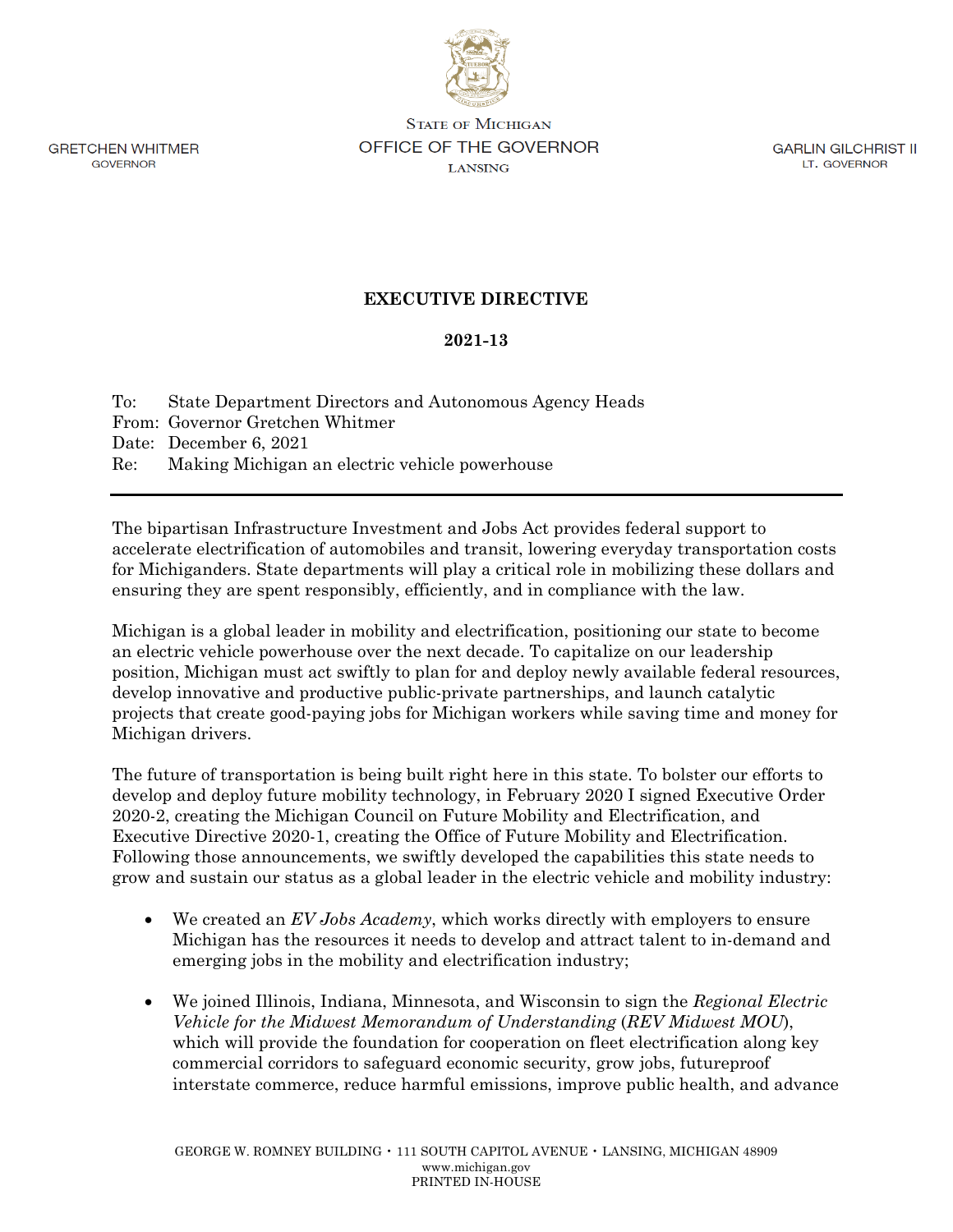innovation;

- We commenced development of the *Lake Michigan Electric Vehicle Circuit*, promoting shoreline tourism and improving air quality in lake-adjacent communities;
- We announced a trio of innovative projects, including *Cavnue*, a first-of-its-kind corridor for connected and autonomous vehicles designed to improve transportation for communities in Southeast Michigan, the *Smart Parking Lab,* which promotes parking-related mobility, logistics and electric vehicle charging technologies, and *Electric Avenue*, an inductive vehicle charging pilot to test the Midwest's first realworld deployment of technology that charges vehicles while in-motion;
- We launched the *Charge Up Michigan Placement Project*, which provides funding for public or private organizations to build the infrastructure for DC fast-charging stations so drivers can undertake long-distance trips with confidence; and
- We organized *MI Power Grid*, a focused, multi-year stakeholder initiative to ensure timely and fair grid access for technologies like electric vehicles and their infrastructure while supporting reliable energy system operations.

Those pioneering initiatives have laid the foundation for vibrant, collaborative publicprivate partnerships, leveraging the power of the Big Three and utilities, the innovative technology of software companies, the genius of our research universities, and the craftsmanship and grit of our labor unions to deploy electric vehicle infrastructure throughout the State of Michigan. Having made these foundational investments in mobility and electrification infrastructure, Michigan is poised to maximize the effectiveness of newly available federal funding to foster rapid growth in our burgeoning EV sector, transition toward carbon neutrality, and lower transportation costs for Michiganders.

Within state government, the primary departments involved in mobilizing federal dollars to position Michigan as the national leader in electric vehicles are Department of Environment, Great Lakes, and Energy, Department of Insurance and Financial Services, Department of Labor and Economic Opportunity, Department of State Police, Department of Transportation, Department of Treasury, and the Public Service Commission.

Acting under sections 1 and 8 of article 5 of the Michigan Constitution of 1963, I direct state departments and autonomous agencies to do all of the following:

- 1. Work with the Legislature to leverage the federal dollars available to Michigan to position Michigan as the national leader in electric vehicles and save Michiganders time and money in their commutes.
- 2. Consistent with Executive Directive 2019-15, work expeditiously to ensure that electric vehicle-related projects in this state rely on Michigan businesses that create jobs for Michigan workers.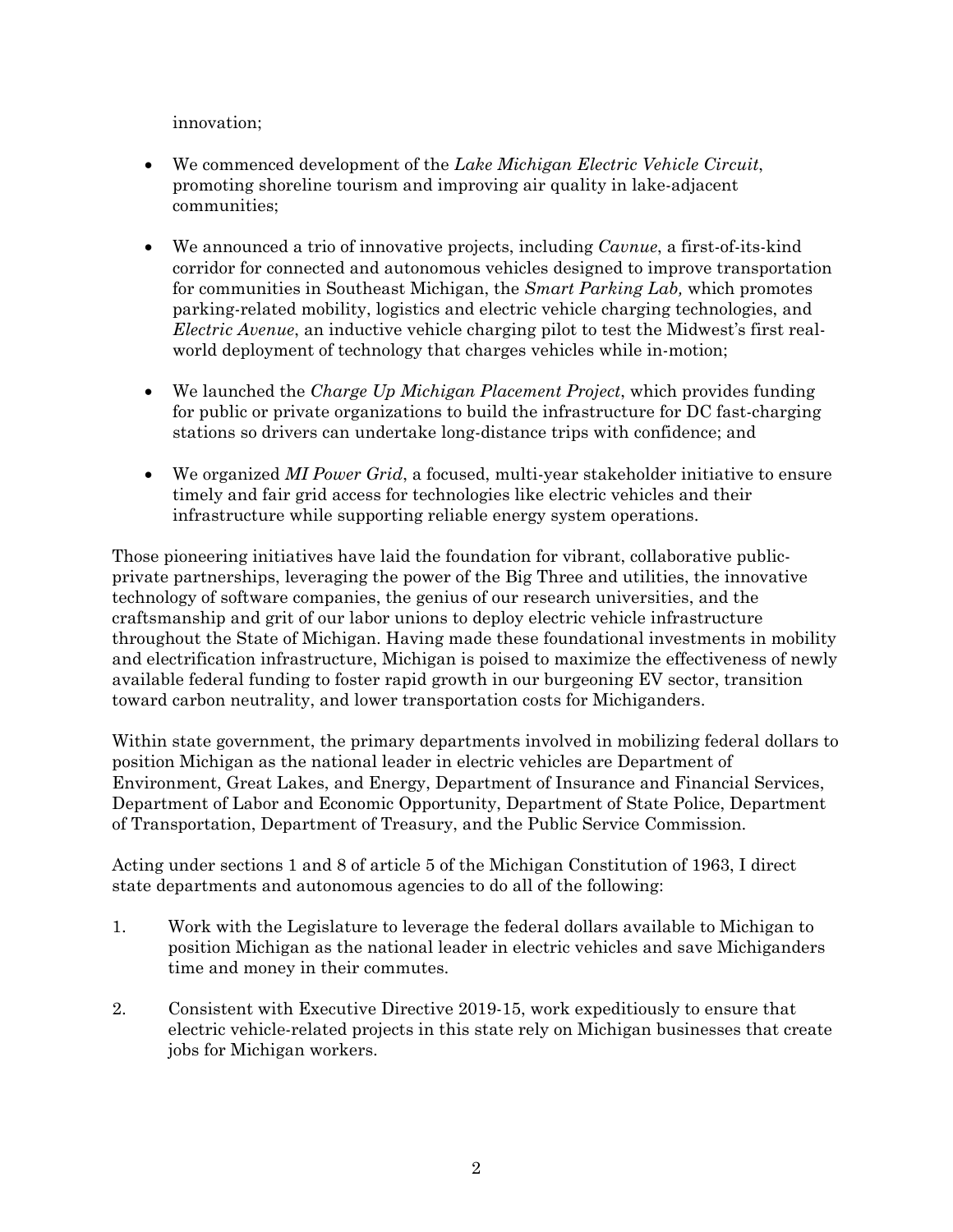- 3. Coordinate with the Michigan Office of Future Mobility and Electrification, which will be primarily responsible for convening and coordinating departments and agencies in mobilizing the federal dollars available to accelerate deployment of electric vehicle technology in Michigan, saving Michiganders time and money in their commutes.
- 4. Use resources that allow for infrastructure asset managers to coordinate on project plans and timing, including the "Dig Once" project portal, so that communities can upgrade not only their electric vehicle infrastructure, but also roads and bridges, water, high-speed internet, and other utility infrastructure without cutting through pavement and dirt multiple times.
- 5. To bring more investments and high-paying jobs to Michigan, aggressively pursue discretionary federal grants available under the Infrastructure Investment and Jobs Act by working with Michigan's congressional delegation, local governments, and community partners.
- 6. To improve Michigan's capacity to secure discretionary federal grant funding, invest in developing first-class transparency and accountability procedures that meet or exceed federal requirements.
- 7. To maintain our state's position as an industry leader, prioritize growing Michigan's advance mobility workforce through investments in education, training, and talent acquisition programs.
- 8. To assist communities in deploying electric vehicle infrastructure, work with the Office of Future Mobility and Electrification to develop an EV-Ready Community Playbook illustrating funding opportunities, model laws, and partnership opportunities for local communities.
- 9. To optimize the location of charging stations across the state, continue to work with universities and community stakeholders in planning for efficient deployment of electric vehicle infrastructure to facilitate long-distance travel and daily commuting, including within urban and rural areas, and building off the electric vehicle charger placement optimization plans previously commissioned by the state.
- 10. To maintain the adequacy of energy supply, work with the Public Service Commission in forecasting the growth of electric vehicle deployment in Michigan, and use these forecasts when evaluating generation and resource plans, utility distribution plans, the transmission expansion plans developed by regional grid operators, and load management strategies.
- 11. To safeguard the reliability of the electric grid, work with electric utilities and other stakeholders through the Public Service Commission's MI Power Grid initiative and in other venues and proceedings to consider electric vehicle charging needs in all new distribution system upgrades and utility distribution plans.